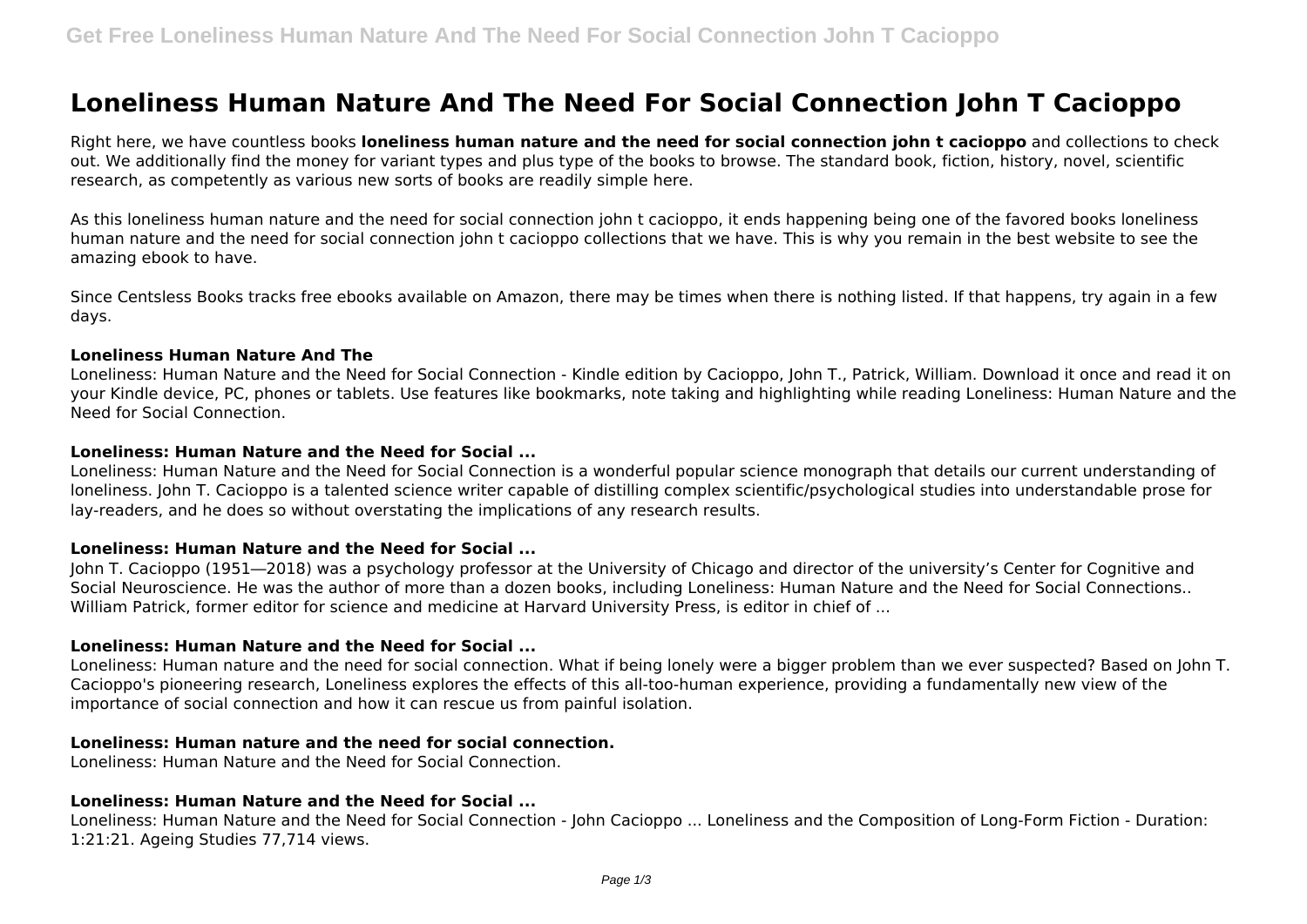## **Loneliness: Human Nature and the Need for Social Connection - John Cacioppo**

Loneliness: Human Nature And The Need For Social Connection (2008) About book: A fantastic book revealing the intricate nature of human social needs. Cacioppo & Patrick discusses loneliness based on social psychology and biological (incl. genetics & neurology) research. The first two sections explain how loneliness affects the physical ...

#### **Loneliness: Human Nature and the Need for Social ...**

Based on John T. Cacioppo's pioneering research, Loneliness explores the effects of this all-too-human experience, providing a fundamentally new view of the importance of social connection and how...

## **Loneliness: Human Nature and the Need for Social ...**

John T. Cacioppo (1951—2018) was a psychology professor at the University of Chicago and director of the university's Center for Cognitive and Social Neuroscience. He was the author of more than a dozen books, including Loneliness: Human Nature and the Need for Social Connections. William Patrick, former editor for science and medicine at Harvard University Press, is editor in chief of the ...

## **Loneliness: Human Nature and the Need for Social ...**

For many people old age is not a time of reflection and contentment, but of fear and loneliness. With shorter marriages and longer lives, more elderly people than ever are living alone, and a new report by Help the Aged suggests over one million of them say they often or always feel lonely.

#### **Science of Loneliness - Human Nature and the Need for ...**

John T. Cacioppo (1951--2018) was a psychology professor at the University of Chicago and director of the university's Center for Cognitive and Social Neuroscience. He was the author of more than a dozen books, including Loneliness: Human Nature and the Need for Social Connections William Patrick, former editor for science and medicine at Harvard University Press, is editor in chief of the ...

## **Loneliness: Human Nature and the Need for Social ...**

Health and well-being for a member of our species requires, among other things, being satisfied and secure in our bonds with other people, a condition of "not being lonely" that, for want of a better word, we call social connection.". ― John T. Cacioppo, Loneliness: Human Nature and the Need for Social Connection.

## **Loneliness Quotes by John T. Cacioppo**

Romantic loneliness is a common and probably the most relatable of all the types of loneliness. It exists independent of friendships and family company. As a part of human nature, we crave the company and intimacy of a romantic relationship. There is just another layer of companionship that friends can't provide us, so we long for love.

## **6 Types of Loneliness and Different Causes of This ...**

Loneliness: Human Nature and the Need for Social Connection Enter your mobile number or email address below and we'll send you a link to download the free Kindle App. Then you can start reading Kindle books on your smartphone, tablet, or computer - no Kindle device required.

## **Loneliness: Human Nature and the Need for Social ...**

William Patrick is an editor, book doctor, and ghost-writer, and the co-author of Loneliness: Human Nature and the Need for Social Connection. He has also written two well-regarded suspense novels.